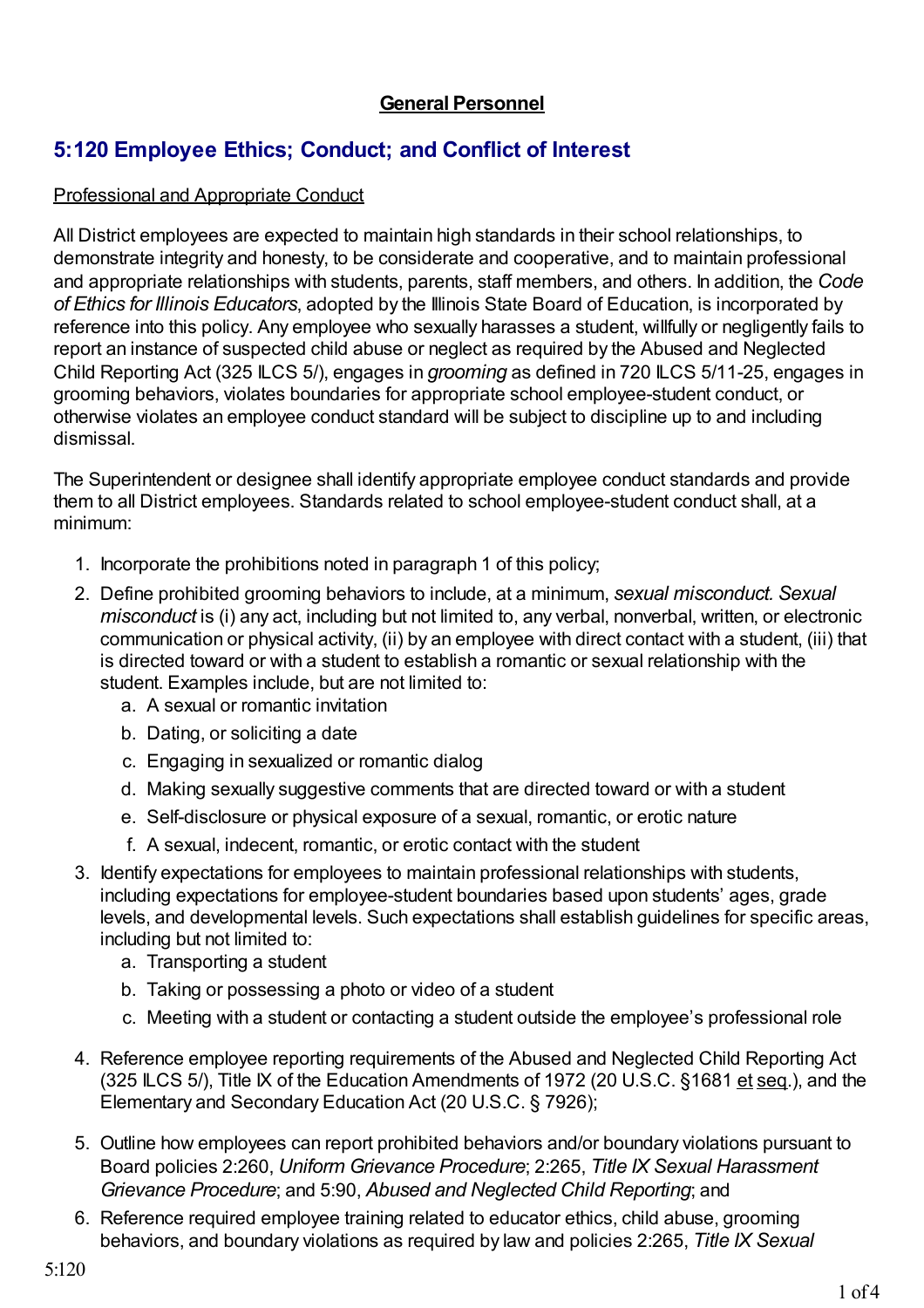*Harassment Grievance Procedure*; 4:165, *Awareness and Prevention of Child Sexual Abuse and Grooming Behaviors*; 5:90, *Abused and Neglected Child Reporting*; and 5:100, *Staff Development Program*.

#### Statement of Economic Interests

The following employees must file a "Statement of Economic Interests" as required by the Ill. Governmental Ethics Act:

- 1. Superintendent;
- 2. Building Principal;
- 3. Head of any department;
- 4. Any employee who, as the District's agent, is responsible for negotiating one or more contracts, including collective bargaining agreement(s), in the amount of \$1,000 or greater;
- 5. Hearing officer;
- 6. Any employee having supervisory authority for 20 or more employees; and
- 7. Any employee in a position that requires an administrative or a chief school business official endorsement.

#### Ethics and Gift Ban

Board of Education policy 2:105, *Ethics and Gift Ban***,** applies to all District employees. Students shall not be used in any manner for promoting a political candidate or issue.

#### Prohibited Interests; Conflict of Interest; and Limitation of Authority

In accordance with Section 22-5 of the School Code, "no school officer or teacher shall be interested in the sale, proceeds, or profits of any book, apparatus, or furniture used or to be used in any school with which such officer or teacher may be connected," except when the employee is the author or developer of instructional materials listed with the Illinois State Board of Education and adopted for use by the Board. An employee having an interest in instructional materials must file an annual statement with the Board Secretary.

For the purpose of acquiring profit or personal gain, no employee shall act as an agent of the District nor shall an employee act as an agent of any business in any transaction with the District. This includes participation in the selection, award or administration of a contract supported by a federal award or State award governed by the Grant Accountability and Transparency Act (GATA) (30 ILCS 708/) when the employee has a real or apparent conflict of interest. A conflict of interest arises when an employee or any of the following individuals has a financial or other interest in the entity selected for the contract:

- 1. Any person that has a close personal relationship with an employee that may compromise or impair the employee's fairness and impartiality, including a member of the employee's immediate family or household;
- 2. An employee's business partner; or
- 3. An entity that employs or is about to employ the employee or one of the individuals listed in one or two above.

Employees shall neither solicit nor accept gratuities, favors, or anything of monetary value from contractors, potential contractors, or parties to agreements or contracts. Situations in which the interest is not substantial or the gift is an unsolicited item of nominal value must comply with State law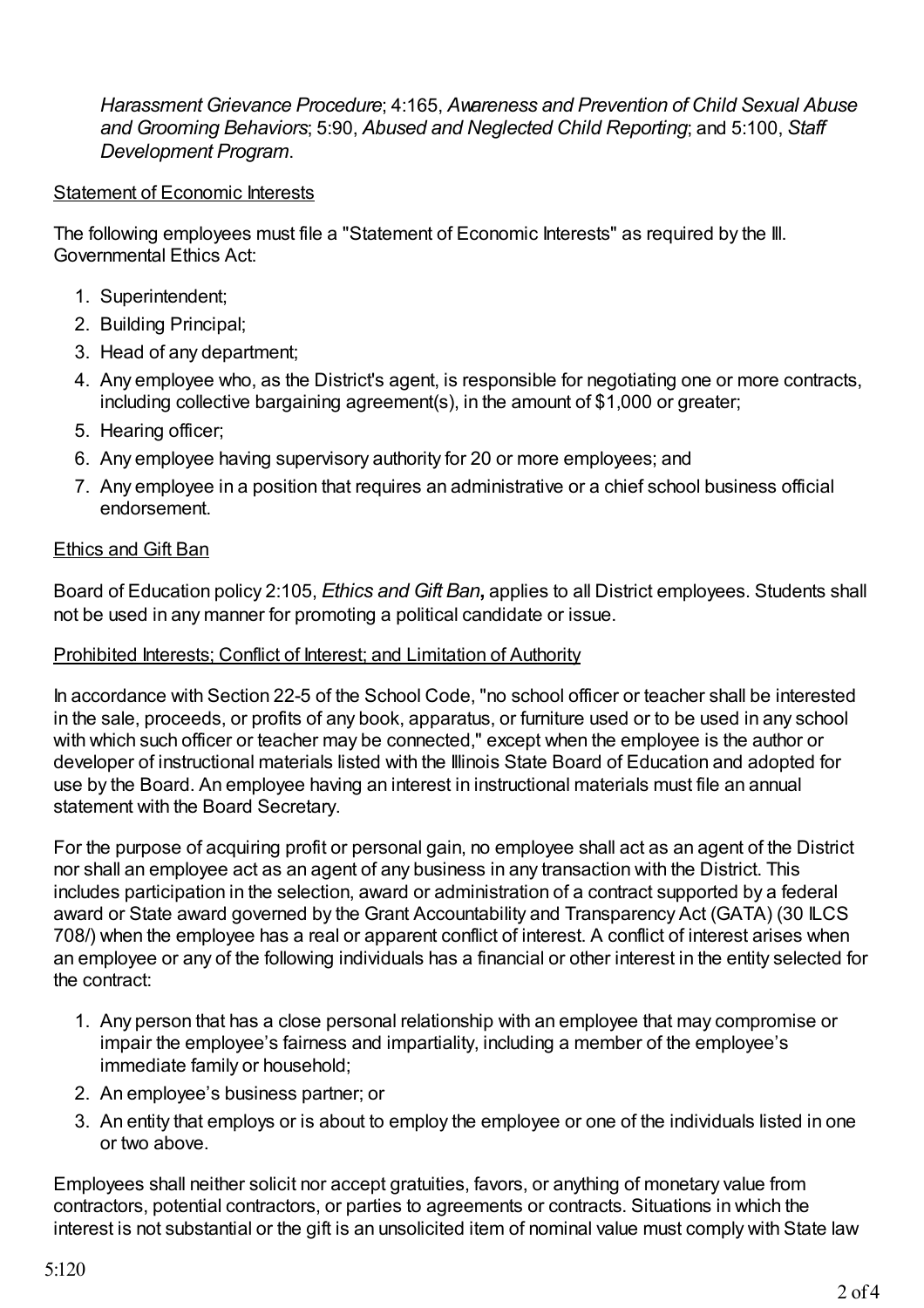## and Board policy 2:105, *Ethics and Gift Ban*.

### Guidance Counselor Gift Ban

Guidance counselors are prohibited from intentionally soliciting or accepting any gift from a *prohibited source* or any gift that would be in violation of any federal or State statute or rule. For guidance counselors, a *prohibited source* is any person who is (1) employed by an institution of higher education, or (2) an agent or spouse of or an immediate family member living with a person employed by an institution of higher education. This prohibition does not apply to:

- 1. Opportunities, benefits, and services available on the same conditions as for the general public.
- 2. Anything for which the guidance counselor pays market value.
- 3. A gift from a relative.
- 4. Anything provided by an individual on the basis of a personal friendship, unless the guidance counselor believes that it was provided due to the official position or employment of the guidance counselor and not due to the personal friendship. In determining whether a gift is provided on the basis of personal friendship, the guidance counselor must consider the circumstances in which the gift was offered, including any of the following:
	- a. The history of the relationship between the individual giving the gift and the guidance counselor, including any previous exchange of gifts between those individuals.
	- b. Whether, to the actual knowledge of the guidance counselor, the individual who gave the gift personally paid for the gift or sought a tax deduction or business reimbursement for the gift.
	- c. Whether, to the actual knowledge of the guidance counselor, the individual who gave the gift also, at the same time, gave the same or a similar gift to other school district employees.
- 5. Bequests, inheritances, or other transfers at death.
- 6. Any item(s) during any calendar year having a cumulative total value of less than \$100.
- 7. Promotional materials, including, but not limited to, pens, pencils, banners, posters, and pennants.

A guidance counselor does not violate this prohibition if he or she promptly returns the gift to the prohibited source or donates the gift or an amount equal to its value to a tax exempt charity.

#### Outside Employment

Employees shall not engage in any other employment or in any private business during regular working hours or at such other times as are necessary to fulfill appropriate assigned duties.

Incorporated by reference: 5:120-E (Exhibit - Code of Ethics for Ill. Educators)

LEGAL REF.: U.S. Constitution, First Amendment.

2 C.F.R. §200.318(c)(1).

5 ILCS 420/4A-101, Ill. Governmental Ethics Act.

5 ILCS 430/, State Officials and Employee Ethics Act.